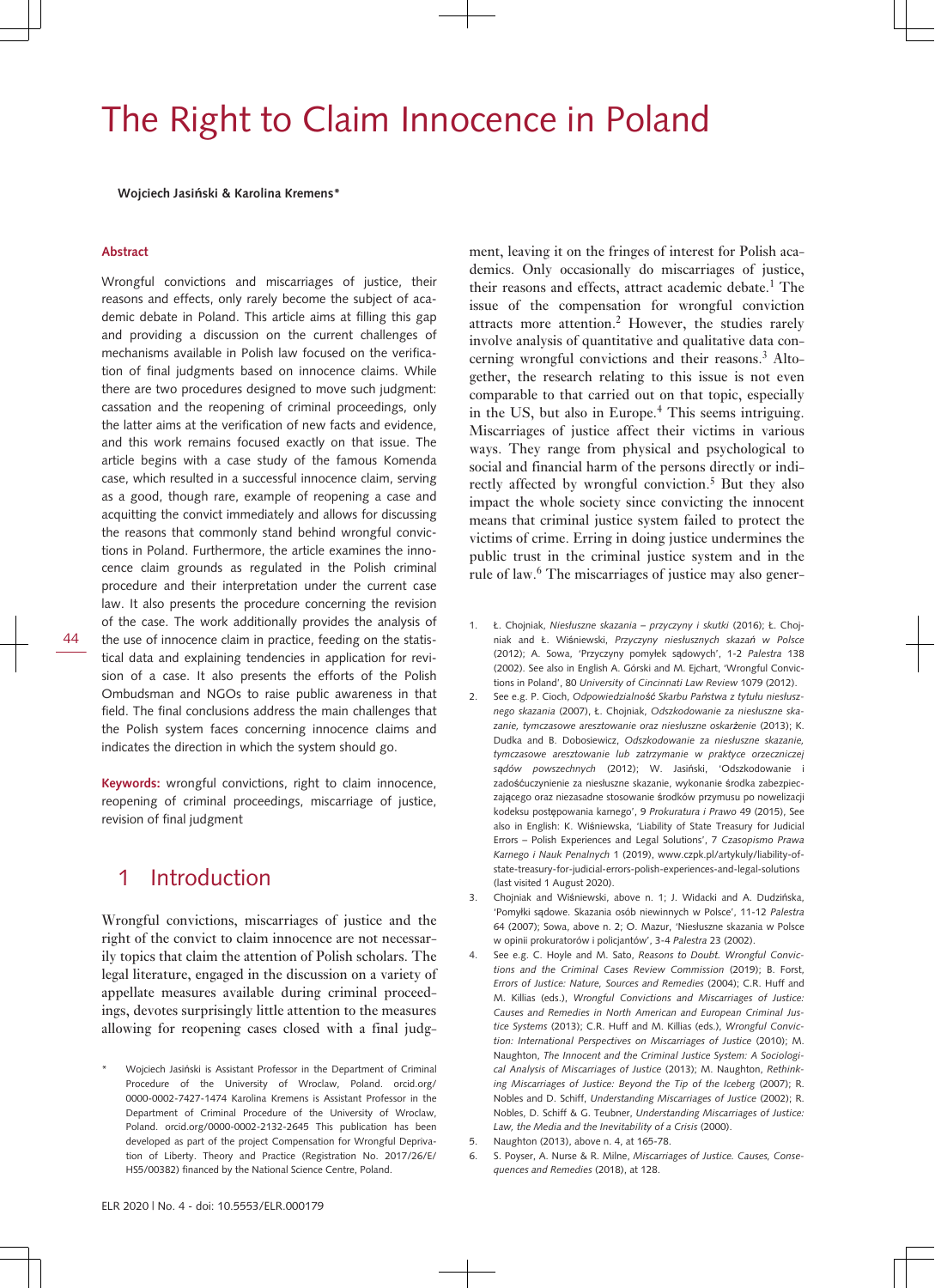ate substantial financial costs that should not be easily bypassed.<sup>7</sup>

It is hard to judge what reasons lie behind that relative lack of interest of Polish scholars in wrongful convictions. It is definitely not because the criminal justice system is perceived as not producing such cases. There are a host of studies showing how shortcomings in investigation, bias, false testimonies other factors produce false convictions.<sup>8</sup> The belief that the public trial is able to counterbalance those risks or that criminal justice system is immune to them has been widely contested. The criticism concerning the shortcomings of the criminal justice system that may result in wrongful convictions is continuously expressed by practitioners and academia. Yet it may be that the scale of that phenomenon is not perceived as large enough to launch an academic discussion on a wide scale. Another reason might be that Poland had long been waiting for a case that would trigger a nationwide public debate and engage the media. This happened with the widely covered *Komenda* case, which shocked the public and opened a discussion on the reasons for wrongful convictions, the ways in which the wrongfully convicted should be reimbursed for their time in isolation, and the legal measures available to re-verify the final cases.

The Polish Code of Criminal Procedure<sup>9</sup> provides for many options to question the final judgment. A longstanding Polish tradition is a two-fold system of procedures designed to verify final court judgments: the cassation and the reopening of criminal proceedings. The former mechanism is designed to correct judicial decisions tainted by legal defects that occurred in the course of the proceedings (violations of either substantive or procedural law provisions). The cassation in its contemporary shape<sup>10</sup> empowers the Supreme Court to quash a final judgment if it has been proven that it was tainted by serious violations of law that occurred in the course of criminal proceedings. The power to lodge the cassation is vested with the parties, as well as with the Prosecutor General, the Ombudsman and the Child's Ombudsman.

The second procedure allowing the reversal of the final judgment has a slightly different character. The reopening of judicial proceedings happens primarily when new facts or evidence has been discovered after the final judgment has been passed that indicate that the convicted person was innocent or convicted on the basis of a provision carrying an inadequately severe penalty (*prop-*

- 7. Naughton (2013), above n. 4, at 173-8.
- 8. See i.a. publications mentioned in n. 5.
- 9. Code of Criminal Procedure (*Kodeks postępowania karnego*) of 6 June 1997, Dz.U. 1997, Nr 89, poz. 555 with amendments [hereinafter CCP].
- 10. Note that during the communist period and a few years after democratic transition (1950-1995) the Polish criminal procedure in place of cassation provided for a distinct model of extraordinary revision of judgments, depriving the parties of the right to question the judgment and entrusting that right only to the Prosecutor General, the Minister of Justice, the First President of the Supreme Court and the Ombudsman (after its creation in 1988).

*ter nova* grounds).<sup>11</sup> Proceedings may also be reopened if an offence has been committed in connection with the closed proceedings and there are reasonable grounds to believe that this might have affected the ruling in question (*propter falsa* grounds).<sup>12</sup> These two grounds are seamlessly present in Polish criminal procedure since the enforcement of the first procedural regulations after Poland regained independence in 1918.<sup>13</sup>

But during the twentieth century, additional grounds for reopening of the proceedings were added. Currently, the reopening is possible as a result of the judgment of the Constitutional Court<sup>14</sup> or international tribunal<sup>15</sup> establishing a violation of the Constitution or international treaty that occurred in the course of the relevant proceedings.<sup>16</sup> It is also possible in cases where conviction has been passed *in absentia* without notification of the defendant about the date of hearing, $17$ when a convicted defendant, whose penalty was extraordinarily mitigated in return for his or her cooperation with law enforcement authorities, did not confirm the disclosed information in investigation during the trial,<sup>18</sup> and as a result of establishment of serious procedural errors that took place in the course of proceedings. $19$ 

Most recently, upon the adoption of the new law on the Supreme Court at the end of  $2017$ ,<sup>20</sup> the third extraordinary measure has been introduced to the Polish legal system. In the course of efforts to subordinate the judiciary to the executive, undertaken by the Law and Justice party (*Prawo i Sprawiedliwość*), the so-called extraordinary complaint (*skarga nadzwyczajna*) was introduced. The new procedure provides that if it is necessary to ensure compliance with the principle of a democratic state implementing the rules of social justice, an extraordinary complaint may be lodged against a final judgment of a common court or a military court, provided that the judgment violates the principles or freedoms and human and citizen rights set out in the Constitution, or the judgment grossly violates the law owing to its incorrect interpretation or application, or there is

- 11. Art. 540 § 1 (2) CCP.
- 12. Art. 540 § 1 (1) CCP.
- 13. See more on the history of Polish criminal procedure in W. Jasiński and K. Kremens, *Criminal Law in Poland* (2019), at 42-9.
- 14. After the establishment of the Polish Constitutional Court in 1985.
- 15. This, in particular, concerns the European Court of Human Rights judgments since, in 1993, Poland became a party to the European Convention on Human Rights.
- 16. Arts. 540 § 2 and 3 CCP.
- 17. Art. 540b § 1 CCP.
- 18. Art. 540a CCP.
- 19. Art. 542 § 3 CCP. This mode for reopening of criminal proceedings is possible ex officio. It replaced previously existing procedure to nullify the judgment which was removed from the Polish CCP in 2003.
- 20. Act of 8 December 2017 on Supreme Court (Dz.U. 2018, poz. 5 with amendments). It is the same act that lowered the age of judges' retirement and interrupted the term of office of the First President of the Supreme Court, which were qualified as a violation of Art. 19(1) TEU by the CJEU (judgment of 24 June 2019, ECLI:EU:C:2019:531). See more: 'Attack on Judiciary in Poland Was Planned and Successful. Stefan Batory Foundation Legal Expert Group Reports', [https://](http://https://archiwumosiatynskiego.pl/wpis-w-debacie-en/attack-judiciary-in-poland-planned-and-successful-stefan-batory-foundation-legal-expert-group-reports/) [archiwumosiatynskiego.pl/wpis-w-debacie-en/attack-judiciary-in](http://https://archiwumosiatynskiego.pl/wpis-w-debacie-en/attack-judiciary-in-poland-planned-and-successful-stefan-batory-foundation-legal-expert-group-reports/)[poland-planned-and-successful-stefan-batory-foundation-legal-expert](http://https://archiwumosiatynskiego.pl/wpis-w-debacie-en/attack-judiciary-in-poland-planned-and-successful-stefan-batory-foundation-legal-expert-group-reports/)[group-reports/](http://https://archiwumosiatynskiego.pl/wpis-w-debacie-en/attack-judiciary-in-poland-planned-and-successful-stefan-batory-foundation-legal-expert-group-reports/) (last visited 1 August 2020).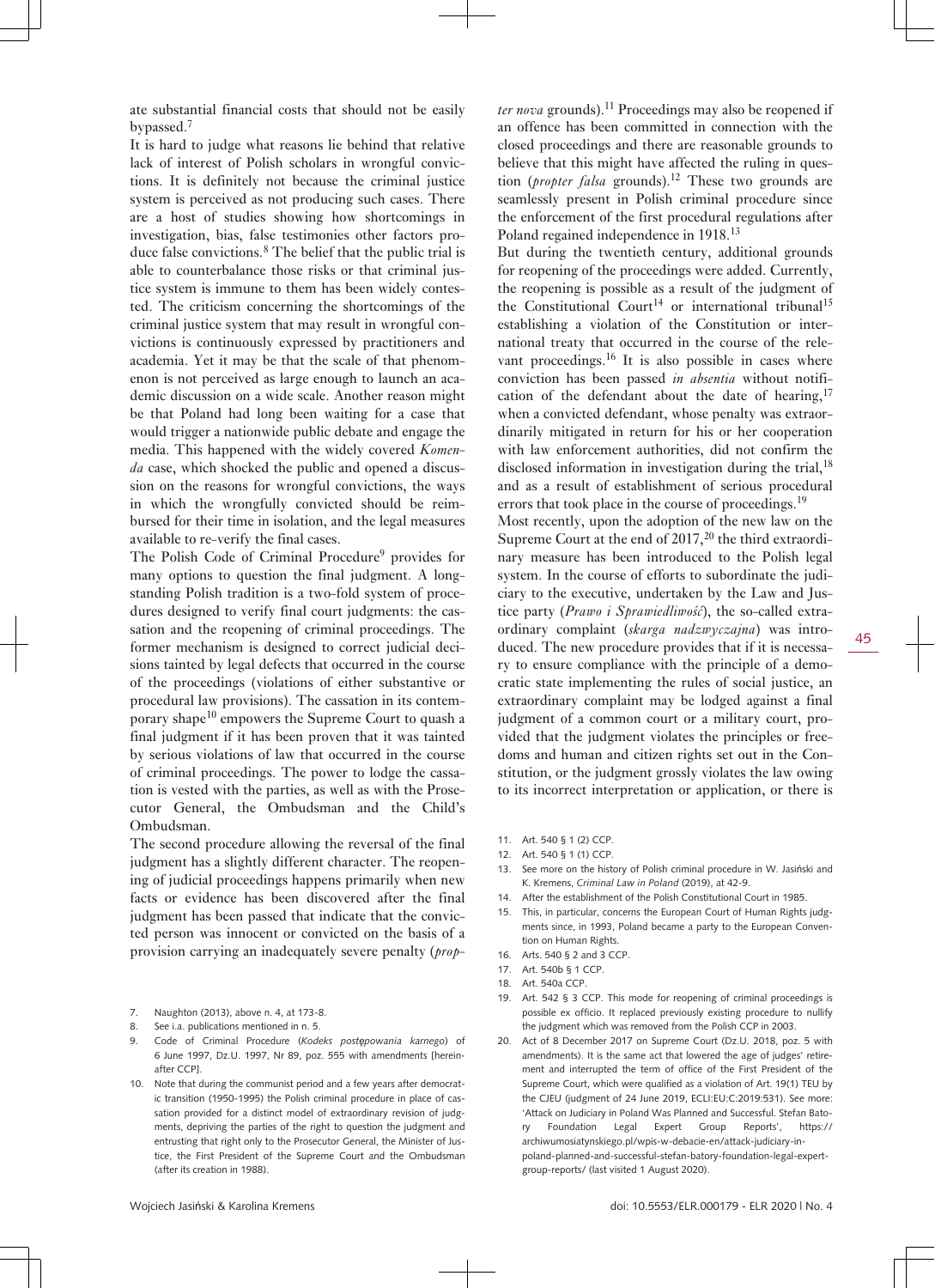an obvious contradiction between the court's fact finding and the evidence gathered in the case, and the judgment may not be set aside or amended by other exceptional measures of appeal.<sup>21</sup> The extraordinary appeal can be lodged exclusively by the Prosecutor General, the Ombudsman and few other public authorities such as the Child's Ombudsman and the President of the Office of Competition and Consumer Protection. The aim of the measure is to correct the defects of the final judgments that cannot be modified by cassation or reopening of proceedings. However, quashing a contested judgment is possible only if a gross violation of law or obvious contradiction between the court's fact finding and the evidence gathered in the case has occurred. Therefore, the extraordinary complaint resembles cassation having two distinguishable features. First, it offers limited opportunity to question errors of law that occurred during the proceedings. And, secondly, it can be used to question the establishment of facts in the case, which is not allowed in cassation proceedings.

Certainly, not all discussed measures might be used in cases of convicted persons claiming their innocence. Some of the grounds allowing the lodging of a cassation or a motion for reopening of procedure, because of their nature, exclude such a possibility. If the right to claim innocence is understood very broadly, as alleging any type of error affecting final conviction, it is obvious that both cassation and reopening of proceedings, as well as extraordinary appeal may be used as such. If, however, that right is understood as an ability to put into question the facts of the case established in the ruling, then the possibilities are more limited. Apart from cassation that allows alleging the incorrect evaluation of evidence and the extraordinary complaint that can be lodged in cases where an obvious contradiction between the court's fact finding and the evidence gathered in the case occurred, the convict may refer only to *propter nova* and *propter falsa* grounds for reopening of the proceedings.<sup>22</sup> These measures allow the case to be reopened because of newly discovered circumstances after conviction that indicate that it was wrongful.

The article focuses exclusively on the latter issue and has been divided into five chapters. We begin with the case study of Komenda's successful innocence claim, which serves as a good example of reopening a case and acquitting the convict immediately. It also reveals some of the reasons that commonly lie behind wrongful convictions. The next chapter discusses how the innocence claim grounds are regulated in the Polish criminal procedure and how they are understood in judicial practice. It also brings the presentation of the judicial proceedings concerning the revision of the case. The fourth chapter focuses on the use of the innocence claim in practice. Despite the limited access to information, we attempt to explain the scattered statistical data and show the tendencies in application for revision of a case. It also presents the efforts of the Polish Ombudsman and

NGOs to raise public awareness in that field. The final conclusions address the main challenges that the Polish system faces concerning innocence claims and indicates the direction in which the system should go.

# 2 The Komenda Case<sup>23</sup>

On the morning of New Year's Day 1997 in the backyard of a house in a small village, Miłoszyce, in the southwestern part of Poland, the body of a 15-year-old girl Małgosia Kwiatkowska was found. The girl had died of cold and loss of blood resulting from a brutal rape committed just before she was left to die. The investigation established that she had been celebrating New Year's Eve in the town's disco with her friends and had left the club, appearing heavily drunk, with three unknown men. At the crime scene the evidence, which was carefully gathered, included bite marks on the victim's body and hair and DNA samples of the offenders, and although many witnesses were questioned, the perpetrators were not found, and the case was soon closed as unsolved.

It was not until four years later that the police unexpectedly arrested Tomasz Komenda, a young man with a clear criminal record, identified as the alleged perpetrator on the basis of facial recognition from a police sketch shown in a TV program. During the trial Tomasz Komenda denied his guilt and provided an alibi from his twelve friends with whom he claimed to spend that New Year's Eve in the city remaining 24 kilometres away from the crime scene. The main evidence invoked against Komenda was the expert's opinion on bite mark evidence and DNA, the testimony of the witness who recognised him from a sketch and his own confession made just after his arrest during police questioning. He was found guilty by the District Court in Wrocław in 2003, a judgment that was subsequently sustained by the Wrocław Court of Appeal, and was sentenced to 25 years of imprisonment. The cassation in his case was rejected by the Supreme Court in 2005 as obviously unjustified, and the case remained closed for many years.

Since the first informal interrogation on the night of his arrest, later described by Komenda as brutally enforced on him through threats and violence, he never admitted that he raped and killed the victim. Neither did he do so during subsequent interrogations by the prosecutor nor

<sup>21.</sup> Art. 89 (1) of the Act of 8 December 2017 on Supreme Court.

<sup>22.</sup> Art. 540 § 1 (1-2) CCP.

<sup>23.</sup> The description of the case is based on available court decisions and articles from the newspapers by K. Nowakowska, 'Zbrodnia miłoszycka wciąż czeka na wyjaśnienie. Śledczy popełniają te same błędy, które doprowadziły do niesłusznego skazania Tomasza Komendy', *Gazeta Prawna*, 11 August 2019, [https://prawo.gazetaprawna.pl/artykuly/](https://prawo.gazetaprawna.pl/artykuly/1425686,zbrodnia-miloszycka-tomasz-komenda-kto-zabil-malgorzate-k.html) [1425686,zbrodnia-miloszycka-tomasz-komenda-kto-zabil-malgorzate](https://prawo.gazetaprawna.pl/artykuly/1425686,zbrodnia-miloszycka-tomasz-komenda-kto-zabil-malgorzate-k.html)[k.html](https://prawo.gazetaprawna.pl/artykuly/1425686,zbrodnia-miloszycka-tomasz-komenda-kto-zabil-malgorzate-k.html) (last visited 1 August 2020) and the interview with Komenda's lawyer – Zbigniew Ćwiąkalski in *Rzeczpospolita* newspaper on 29 July 2019, [www.rp.pl/W-sadzie-i-urzedzie/190729360-Zbigniew-](http://www.rp.pl/W-sadzie-i-urzedzie/190729360-Zbigniew-Cwiakalski-o-procesie-o-odszkodowanie-i-zadoscuczynienie-dla-Tomasza-Komendy---wywiad.html)[Cwiakalski-o-procesie-o-odszkodowanie-i-zadoscuczynienie-dla-](http://www.rp.pl/W-sadzie-i-urzedzie/190729360-Zbigniew-Cwiakalski-o-procesie-o-odszkodowanie-i-zadoscuczynienie-dla-Tomasza-Komendy---wywiad.html)[Tomasza-Komendy---wywiad.html](http://www.rp.pl/W-sadzie-i-urzedzie/190729360-Zbigniew-Cwiakalski-o-procesie-o-odszkodowanie-i-zadoscuczynienie-dla-Tomasza-Komendy---wywiad.html) (last visited 1 August 2020). See also non-fiction book by G. Głuszak, *25 lat niewinności. Historia Tomasza Komendy* (2018).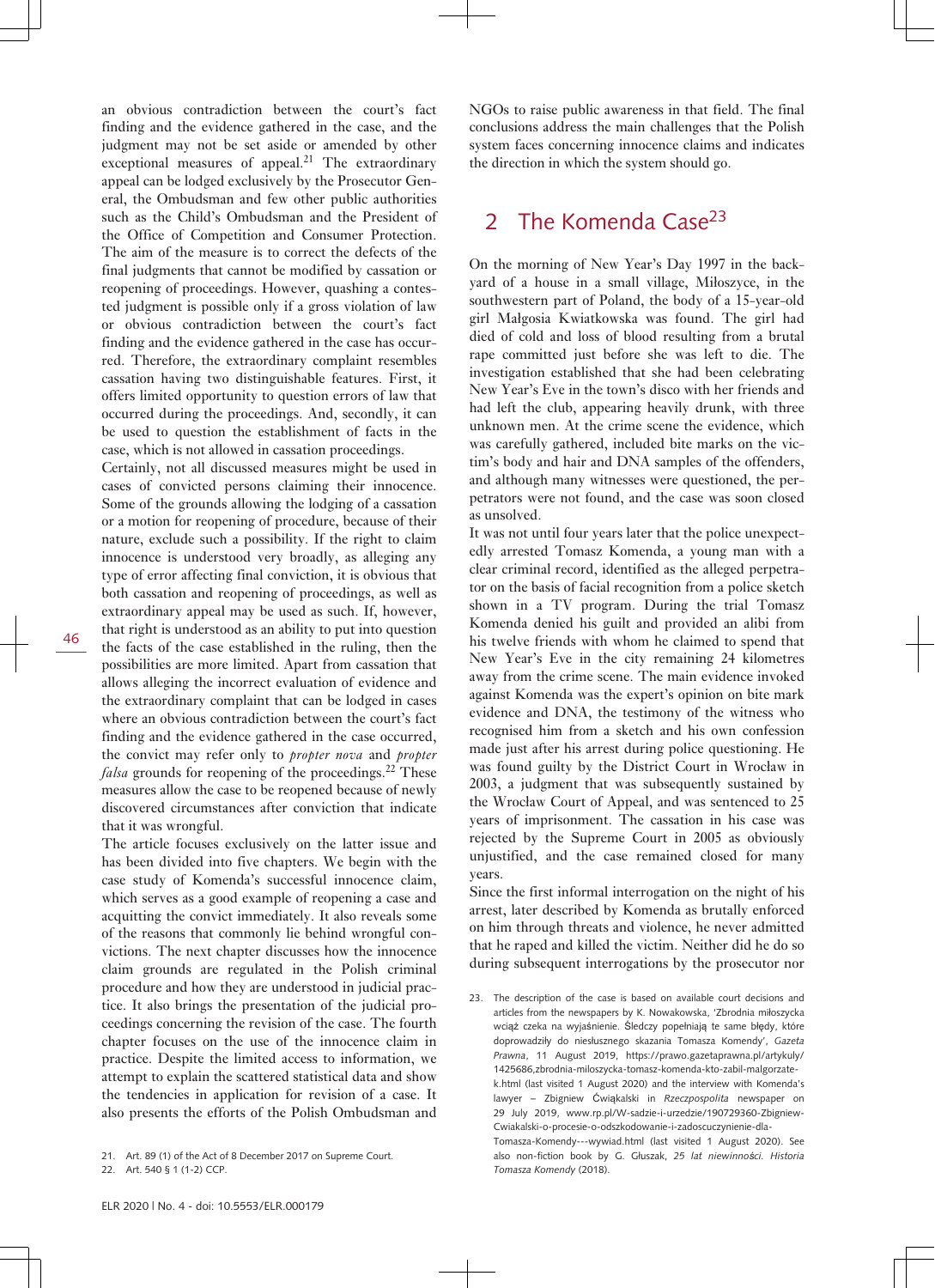when testifying at the trial. Even during the eighteen long years that he had spent in prison, severely maltreated and humiliated as a child rapist and murderer, he always claimed that he was not guilty, which even cost him a chance to be released on parole.

Throughout these long years in isolation Komenda was receiving continuous support from his family, seeking help from various institutions to exonerate him. But his situation would probably not have changed if it had not been for the curiosity of one police officer that got him interested in the old town's case. Digging through the case file and asking questions, the officer became convinced that an innocent was serving a sentence for the crime. In 2017 he identified Ireneusz M., a convicted rapist, as the potential perpetrator. The new suspect had not only been present on the tragic night in the disco in Miłoszyce but had also parked his bicycle in the same backyard where the rape took place. Moreover, when questioned back in 1997 as a witness he admitted that he had known the victim and described in detail the red socks that she was wearing that no one else could know except one of the rapists because the socks were well hidden under her black stockings. The prosecution decided to reopen the closed investigation into the two unknown perpetrators of the old crime. The new DNA tests confirmed that the semen found on the victim's clothes belonged to Ireneusz M. He was immediately arrested and charged.

At that point the motion to reopen the criminal proceedings in favour of Tomasz Komenda was lodged with the Supreme Court by the prosecutor, on the basis of new facts and evidence showing that he did not commit the offence of which he was found guilty. The prosecution submitted a long list of evidence in support of the motion. A new, very complex, expert opinion using advanced techniques was filed, confirming that the blood samples and, in particular, the bite marks found on the victim's body did not belong to Tomasz Komenda. Moreover, it was argued that some key witnesses became unreliable in the light of new interrogations and identification of Ireneusz M. as a new suspect. The prosecution not only sought the reopening of the case but also demanded the immediate acquittal of Tomasz Komenda.

The Supreme Court of Poland held the hearing on the 16 May 2018 and issued the judgment.<sup>24</sup> The Court has focused in its ruling on new opinions that definitely excluded Tomasz Komenda as a perpetrator. The decision was made in accordance with the prosecutor's request, and Komenda was immediately acquitted. He left the courtroom as a free man surrounded by family and friends.

Currently, Ireneusz M., together with a second suspect, Norbert B., both arrested in 2018, are standing trial under charges of rape and murder of Małgosia. They both pleaded not guilty and claim that they will share

Komenda's fate of wrongful convict. The Regional Prosecution Office in Łódź conducts an independent investigation for possible abuse of power and negligence of those engaged in the original investigation leading to Komenda's accusation. There are rumours that the need to identify the perpetrator at all costs and personal revenge might have contributed to many mistakes in that case. Tomasz Komenda currently lives in Wrocław with his family and is awaiting a decision on the compensation for the wrongful conviction. His lawyer filed the motion seeking compensation of 19 million PLN (about 4 million EUR) – one million PLN for every year of Komenda's detention.

## 3 Procedure for Reopening Criminal Proceedings Based on the Innocence Claims

The exoneration of Tomasz Komenda was sought for on the basis of new facts and evidence found after his case became final. But, as mentioned earlier, there are two grounds in the Polish system that can be used to reopen the case on the basis of the so-called innocence claim. Both are understood in the literature<sup>25</sup> and case law<sup>26</sup> as extraordinary measures that should be employed only exceptionally so as not to become a threat to the stability of the court's rulings. They will now be described in turn.

The first basis of the innocence claim, set in accordance with the structure of the Code, is the *propter falsa* that allows for reopening of the case if a crime has been committed in connection with those proceedings when there are reasonable grounds to believe that this might have affected the ruling.<sup>27</sup> The commitment of a criminal offence that could have impacted the ruling has to be, as a rule, confirmed in a separate judgment.<sup>28</sup> This forces the petitioner to report the crime and to obtain the relevant judgment first. If there is no conviction for the alleged offence, but there were no legal obstacles to initiate such proceedings, the motion to reopen the case will not be accepted even if, e.g., alongside the motion the written statement has been submitted in which the person admits providing false testimony in proceedings that are about to be reopened.<sup>29</sup> She must be first assumed as a perpetrator of perjury in separate criminal proceedings, and only thereafter can the motion to reopen the case successfully proceed.<sup>30</sup>

- 25. S. Zabłocki, in R.A. Stefański and S. Zabłocki (eds.), *Kodeks postępowania karnego. Komentarz,* vol. III (2004), at 649.
- 26. Resolution of the Supreme Court of 19.02.2014, III KO 104/14, LEX nr 1656221.
- 27. Art. 540 § 1 (1) CCP.
- 28. Art. 541 § 1 CCP.
- 29. Resolution of the Court of Appeals in Cracow of 6.10.2010, II AKo 116/10, LEX nr 783355.
- 30. Resolution of the Supreme Court of 30.10.2015, IV KO 81/14, LEX nr 2009511.

<sup>24.</sup> Supreme Court Judgment of 16 May 2018, V KO 26/18, available in Polish at [www.sn.pl/sites/orzecznictwo/orzeczenia3/v%20ko%2026](http://www.sn.pl/sites/orzecznictwo/orzeczenia3/v%20ko%2026-18-1.pdf) [-18-1.pdf](http://www.sn.pl/sites/orzecznictwo/orzeczenia3/v%20ko%2026-18-1.pdf) (last visited 1 August 2020).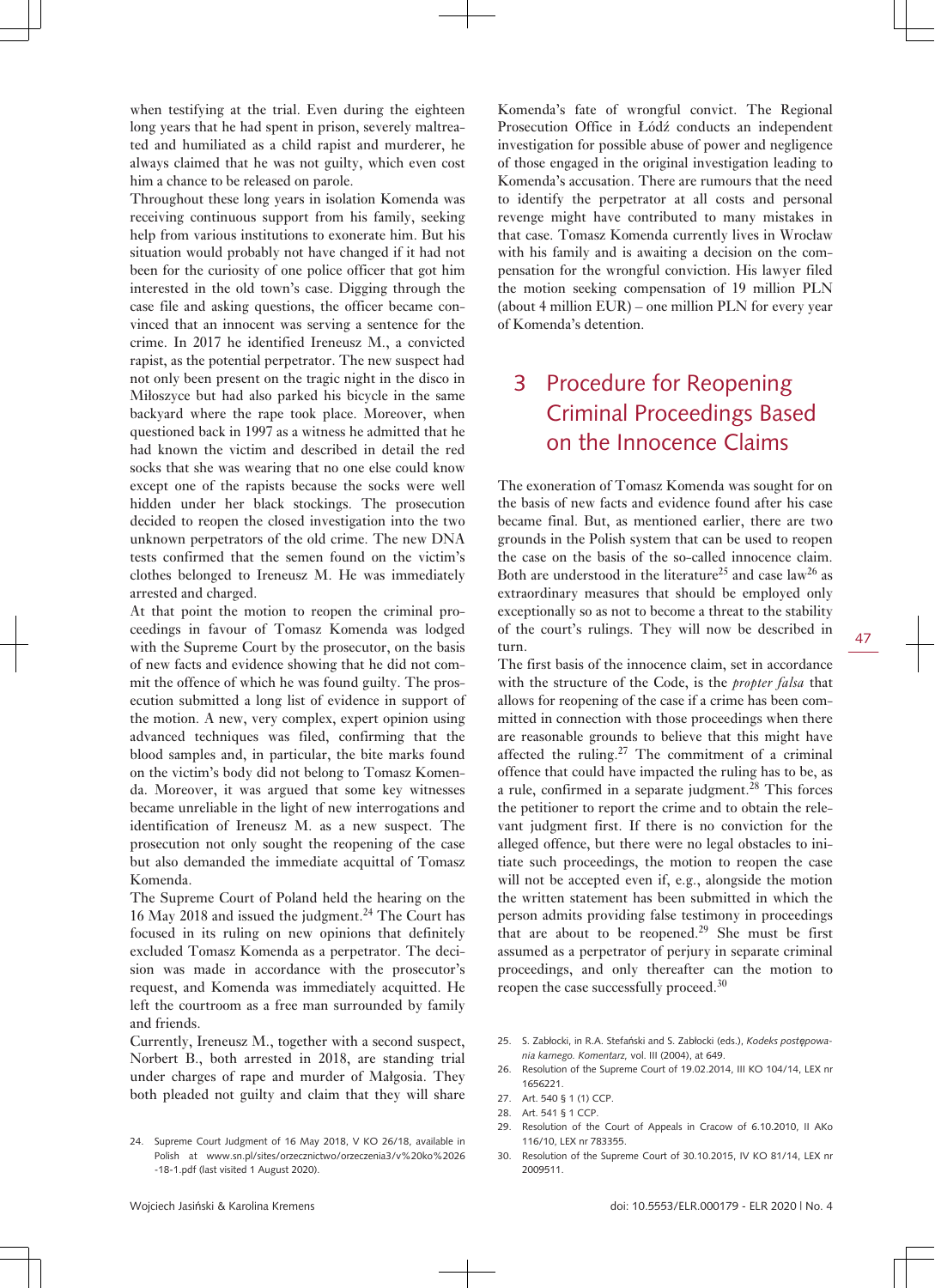Despite the regulation that the pre-existing conviction is a necessary condition to reopen the case upon a *propter falsa* ground, it is also possible to seek the review even if the case did not reach the final decision of that kind but was dismissed for the reasons precluding the conviction carefully set forth by law.31 That means that non-conviction decisions might also be of relevance. However, the materials gathered in the terminated case have to confirm that a criminal offence has been committed or should at least mention circumstances that substantiate its commitment.<sup>32</sup> This is regardless of whether the case has been dismissed by the prosecutor during investigation or later in the course of proceedings by the court. For instance, the proceedings can be reopened if the court discontinues the proceedings owing to the death of the defendant or because the prosecution became impossible because of the expiration of the statute limitations, if it was earlier established that the crime has been committed. If such a fact was not established in pre-existing ruling, it does not deprive the convicted person of a right to apply for reopening of proceedings. Although in some decisions the Supreme Court has taken the view that the court competent to reopen the proceedings was not empowered to hear the evidence and to establish the commission of an offence that might have affected the case in question,  $33$  recently the Criminal Chamber of the Supreme Court ruled that in cases where there is no possibility of obtaining a prior judicial decision confirming the fact that the offence has been committed, the applicant has to substantiate that fact in the motion for reopening of the proceedings, and the role of the court is to verify the circumstances of the case.<sup>34</sup>

The role of the court in reopening proceedings, apart from possible fact finding concerning the commission of an offence, is to verify whether the offence impacted the decision that is sought to be quashed. It is hard to define how such an impact should be measured, especially since the law provides in very vague terms that it is enough that 'an offence could have influenced the ruling'. Taking the example of perjury again, if the false testimony was not crucial in securing conviction, since the other available evidence in that case was considered sufficient to prove that the convict who now seeks the revision was guilty anyway, then the reopening of pro-

- 31. Among the reasons that this provision refers to are the death of the defendant, the expiration of the statute of limitations or lack of jurisdiction of Polish courts (see Art. 17 § 1 (3)-(11) CCP). In such cases, the decision to dismiss criminal proceedings issued on these grounds by the competent authority is considered to be sufficient to allow reopening of criminal proceedings in lieu of the judgment convicting the perpetrator. The reopening of proceedings is also allowed if the proceedings regarding the commitment of the crime have been suspended (Art. 22 CCP). See more on the reasons to dismiss a case in the Polish criminal process Jasiński and Kremens, above n. 13, at 234-5.
- 32. Resolution of the Supreme Court of 5.12.2012, III KO 28/12, OSNKW 2013/1/10.
- 33. Resolution of the Supreme Court of 30.10.2015, IV KO 81/14, LEX nr
- 34. Resolution of the Supreme Court of 26.05.2020, I KZP 12/19, OSNKW

ceedings will not be granted.<sup>35</sup> But, on the other hand, it is not relevant who has been established as a perpetrator of the offence based on which the revision is sought for.<sup>36</sup> Therefore, it may be a witness who committed perjury or the judge who accepted a bribe in return for a certain ruling, as well as a third party that produced the fake evidence.<sup>37</sup> The only factor that will be taken under consideration by the court will be the impact that this offence could have had on the conviction of the petitioner who claims his innocence.

The *propter nova* ground, a second basis for the innocence claim available in Polish law, is understood as a situation where after the ruling has been issued, new facts or evidence have been uncovered.<sup>38</sup> This can be done only if new facts or evidence suggest that either

- 1. a convict has not committed an offence or the act that has been committed did not constitute an offence or was not subject to a penalty;
- 2. a defendant has been convicted for an offence carrying a more severe penalty, or when circumstances necessitating the application of the extraordinary mitigation of a penalty have not been taken into account, or when circumstances resulting in an extraordinary aggravation of a penalty have incorrectly been accepted;
- 3. a court discontinued or conditionally discontinued criminal proceedings, incorrectly assuming that the defendant has committed the imputed offence.

The new facts or evidence should be unknown both to the court and the party seeking reopening of proceedings,39 and the novelty of the facts or sources has to be substantiated in a party's motion. The applicant is obliged to indicate what new facts have been discovered since her conviction or has to adduce new evidence. As it is accepted that the presumption of innocence does not apply in proceedings concerning reopening of criminal cases, the burden of proof remains with the applicant.<sup>40</sup>

The new evidence is understood as stemming from a totally new source such as an unknown witness, newly discovered real evidence, as well as from a source that was known but that reveals new information, e.g. new depositions of the witness who testified at the trial. However, new evaluation of evidence collected in a case or different interpretation of the substantive criminal law provisions relevant for the ruling cannot be consid-

- 35. Resolution of the Supreme Court of 10.12.2007 r., II KO 65/06, LEX nr 354299.
- 36. Resolution of the Court of Appeals in Cracow of 6.02.2018, II AKz 38/18, LEX nr 2610645.
- 37. D. Świecki, in D. Świecki (ed.), *Kodeks postępowania karnego. Komentarz,* vol. II (2018), at 666.
- 38. Art. 540 § 1 (2) CCP.
- 39. Until 2013 r. the discussed provision provided that new facts or evidence should be unknown exclusively to the court. Amendment of that provision is understood as a move towards strengthening the obligation of the parties to reveal in a timely manner all relevant sources of information they possess – see Świecki, above n. 37, at 668.
- 40. *Ibid.*, at 670-1. See also Resolution of the Supreme Court of 18.10.2017, II KO 61/17, LEX nr 2382417.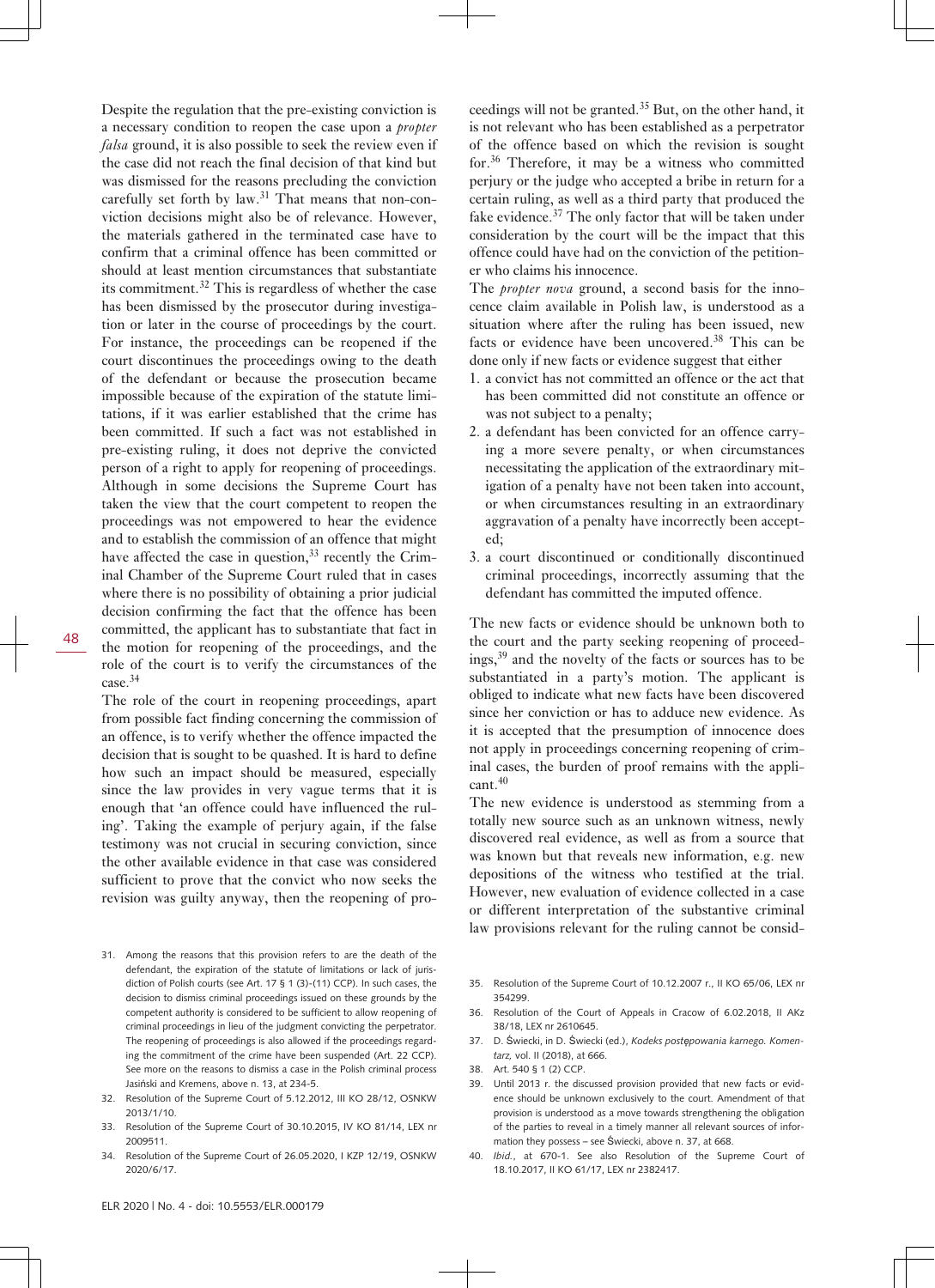ered as a ground for reopening of the case.<sup>41</sup> Even if the criminal law provisions were obviously misapplied, that should be corrected, if possible, by other measures. $42$  If the motion for reopening of proceedings is backed by a written witness statement, the role of the court is to establish whether the revealed information brings into question the correctness of the final judgment. $43$ 

The Supreme Court case law on the admissibility of a private expert's opinion backing motion for reopening of the proceedings is inconsistent. The majority view is that this can be the case, but only in exceptional circumstances. If the private opinion was drafted on the basis of the same evidence as previously evaluated by the expert witness officially appointed by the prosecutor or court on the basis of Article 193 § 1 CCP, the opinion, even if containing different conclusions, cannot be perceived as new evidence. In such a case it is considered as a prohibited alternative interpretation of existing evidence.<sup>44</sup> However, if the opinion relies on facts that were not previously known or if a new scientific method was applied by the expert to prepare the expertise it might be qualified as a new fact allowing the proceedings to be reopened, if other conditions are met.<sup>45</sup>

It is also required that new facts or evidence has to indicate with high probability or near certainty that the final ruling in a criminal case was erroneous and that after the reopening of the case the convicted person will be acquitted or proceedings discontinued.<sup>46</sup> For instance, the sole fact that the victim has testified in a different case that he is now not sure about the details of the offence was considered by the Supreme Court as new evidence that is insufficient to justify the reopening of proceedings.<sup>47</sup>

Both in cases of *propter nova* and *propter falsa* grounds, the reopening of the proceedings is triggered only by the party's motion. Therefore, the motion can be lodged by the convict or by the public prosecutor.<sup>48</sup> There is also a limited right to seek reopening of proceedings by the aggrieved party (victim) acting as an auxiliary prosecutor,<sup>49</sup> which can be sought only on *propter falsa* grounds. Interestingly, revision of the case is permissible not only

- 41. Świecki, above n. 37, at 668.
- 42. E.g. through the cassation lodged by the Ombudsman.
- 43. Resolution of the Supreme Court of 20.10.2016, V KO 60/16, LEX nr 2151453.
- 44. Resolution of the Supreme Court of 8.08.2018, II KO 27/18, LEX nr 2530704.
- 45. Świecki, above n. 37, at 669. See also: Resolution of the Supreme Court of 16.05.2018, V KP 26/18, LEX nr 2515771.
- 46. Resolution of the Supreme Court of 8.10.2019, V KO 20/19, OSNKW 2020/3/9.
- 47. Resolution of the Supreme Court of 20.05.2005, IV KO 38/04, LEX nr 223189.
- 48. In the case of the motion filed by the prosecutor the reopening of proceedings can also be done to the disadvantage of the convict. One of the interesting differences between the discussed grounds is that while in the case of *propter falsa* the proceedings can be reopened both in favour of and to the disadvantage of the defendant, the new facts and evidence can become a basis only for the reopening of proceedings to her advantage.
- 49. See more on the roles that the aggrieved party can play in the course of Polish criminal proceedings in Jasiński and Kremens, above n. 13, at 239-40.

in relation to living convicts alone. A motion can also be lodged by the next of kin of a deceased convict in order to clear her name. The proceedings can be reopened even after the penalty has been executed, the record of conviction has been erased or the person has been pardoned.

In all cases where the motion is submitted by participants other than the public prosecutor, it has to be drafted and signed by the counsel $50$  that aims to bring the expected quality to this complicated document and to prevent hasty applications. The applicant has a right to legal aid on proving that she is unable to bear the costs of hiring the counsel to draft the motion.<sup>51</sup> However, the appointed counsel is not obliged to submit a motion, but, if the careful analysis of the case leads to the conclusion that there are no relevant grounds to reopen the proceedings, the counsel must instead submit the legal opinion stating the reasons against filing such a motion.<sup>52</sup> The motion for reopening of the proceedings can be withdrawn. However, if the public prosecutor lodged a motion in favour of the convict, the withdrawal has to be approved by that person.

The proceedings for reopening of a case are fully judicial. The court sits in a panel of three professional judges. The hearing is held either before the Regional Court, if the final judgment was issued by the District Court; before the Court of Appeals, if the final judgment was issued by the Regional Court; or before the Supreme Court, if the final judgment was issued by the Court of Appeals or the Supreme Court.<sup>53</sup> To reopen the case, it is not necessary to exhaust all appellate measures available in Polish law. As a result, even judgments that were not appealed are formally eligible for the reopening procedure.

After submitting the motion, the president of the court verifies it formally. If the formal requirements are not satisfied, the motion will be returned to the applicant, who will be asked to supplement it within 7 days. If the motion is not drafted and signed by the counsel, the applicant will be informed about the necessity to correct that error. Exceptionally, if at the same time the motion is clearly groundless, a single judge may simply refuse to proceed with the case, which will be usually done if the motion refers to circumstances that were already analysed in the reopening proceedings.<sup>54</sup> It is argued in the literature that this should also apply to cases in which the grounds for reopening of proceedings mentioned in the motion fall outside of the statutory catalogue, where the applicant relies on circumstances irrelevant from the point of view of legal grounds for reopening of a case, as well as in cases where the grounds for reopening of a case were not mentioned in the motion at all.<sup>55</sup> The

- 51. Art. 78 CCP.
- 52. Art. 84 § 3 CCP.
- 53. See on the system of Polish courts in D. de Vocht, 'Poland', in E. Cape, Z. Namoradze, R. Smith & T. Spronken (eds.), *Effective Criminal Defence in Europe* (2010), at 427.
- 54. Art. 545 § 3 CCP.
- 55. Świecki, above n. 37, at 706-7.

<sup>50.</sup> Art. 545 § 2 CCP.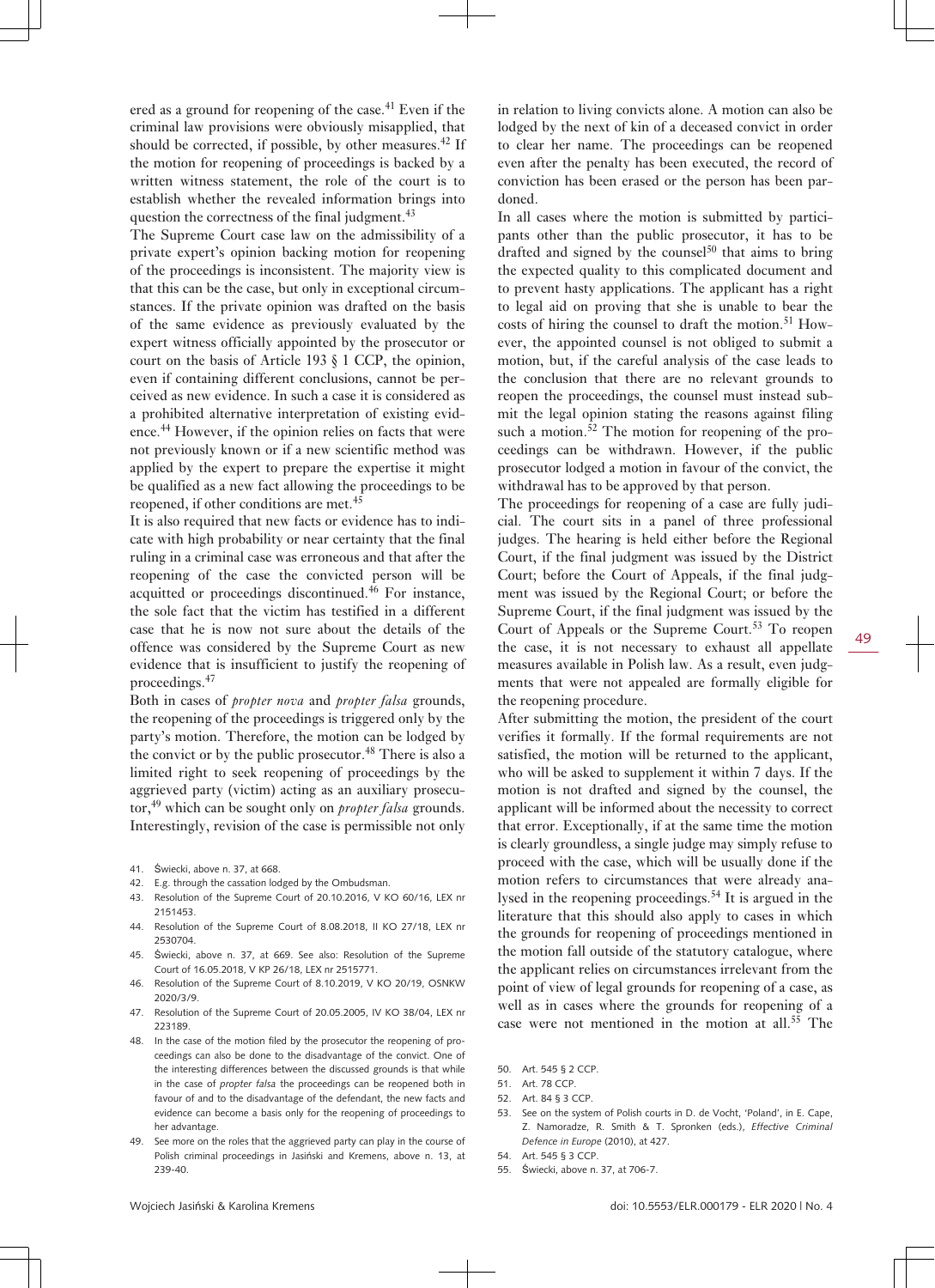decision refusing to proceed with the motion is subject to interlocutory appeal.

If the motion is considered impermissible, as, for instance, based on grounds other than those allowing the reopening of proceedings, or submitted by a person not entitled to do so, it will be rejected.<sup>56</sup> Only those motions accepted as formally correct and permissible will be decided on their merits.

The hearing on reopening of proceedings is held in camera and without the presence of the parties, although this may be decided otherwise by the court that hears the case. The court is entitled to conduct investigation into the facts of the case (*czynności sprawdzające*).<sup>57</sup> It can be done by the court *en banc*, by one of the judges of the panel or even by another court on request. Conduct of investigation is an integral part of the reopening proceedings. Unlike in some other jurisdictions, e.g. France, the relevant legal provisions in Poland do not separate the investigative and adjudicative stages of this kind of proceedings. Conducting investigation is perceived as particularly useful in those cases where there is a need to verify new facts.<sup>58</sup> The right to investigate the facts of the case is understood as empowering the court either to take evidence on a regular basis according to the rules applicable at trial, e.g. taking testimony from witnesses or expert witnesses and inspecting documents or to verify available sources without the necessity to apply all strict evidentiary rules. The first option should be applied by courts where the case is to be reopened and should result in immediate acquittal (as in the *Komenda* case) or discontinuation of proceedings. The second option should be used if the court decides exclusively on reopening the case and leaves the decision on the merits to the competent criminal court. Regardless of the evidentiary rules adopted, the parties are entitled to participate in investigative actions undertaken by the court.

If the motion proves that the legal conditions for reopening of proceedings are met, the court issues a decision quashing the final judgment and remands the case for retrial. The decision is final and cannot be challenged.59 If the motion was filed to the advantage of the convict, during the retrial her situation cannot be made worse. In exceptional cases the court may decide to reopen the proceedings and immediately acquit the convict if new facts or evidence indicates that the ruling is obviously unfair.60 The court may also quash the final judgment and dismiss the proceedings if there are grounds for taking such a decision. The immediate acquittals and dismissals are reviewable unless the decision was issued by the Supreme Court. If, after the hearing, the motion is not considered justified, it is dis-

56. The rejection can be challenged in the court of a higher level, except when the rejection was decided in the proceedings before the Supreme Court; in such a case, the interlocutory appeal is heard by the other panel of the Supreme Court judges.

59. Art. 547 § 2 CCP.

missed by the court, and this decision may be subjected to interlocutory appeal.<sup>61</sup> The rulings issued in reopening proceedings are served on the parties (if delivered in camera) or delivered orally during the hearing accessible to the public. Selected anonymised decisions are also accessible through the websites of each court.

If the case has been reopened to the advantage of the convicted person, the court is obliged to verify whether it is necessary to also reopen proceedings to the advantage of other individuals convicted in the quashed judgment, since the revealed circumstances might also refer to them. In such a case the court also rules in favour of every convicted person, even if they did not apply for it.

### 4 Right to Claim Innocence in Practice

The scant Polish legal scholarship on the subject of wrongful convictions and, more generally, of reopening of criminal proceedings on various grounds, is reflected by the insignificant impact of these topics on public debate. For instance, when compared with the attention that the Innocence Project initiative<sup>62</sup> receives worldwide, the recognition of its Polish branch is much weaker. The Innocence Clinic (*Klinika Niewinność*), 63 being a part of the European Innocence Network,<sup>64</sup> works under the auspices of the Helsinki Foundation of Human Rights in Poland as a part of the University of Warsaw curriculum of the Faculty of Law and Administration. It engages approximately ten to fifteen young law students yearly, who, under the supervision of the experienced academic and practitioner Maria Ejchart-Dubois, verify the case files of those who claim innocence. With limited funds, weak institutional support and no largescale engagement of activists, it seems as barely covering the needs of the system.

The furthest-reaching efforts to promote the need to identify the reasons for wrongful convictions and to build an effective mechanism to address the issue have been undertaken in the Office of the Polish Ombudsman – Adam Bodnar. The idea of creating the 'Innocence Commission' has been proposed by the Ombudsman in his statement presented as a reaction to the *Komenda* case, even before the Supreme Court ruled on the issue.65 The Commission, as proposed by the Ombudsman, could be based on similar mechanisms as known from the UK and US examples, upon the princi-

- 62. [www.innocenceproject.org](http://www.innocenceproject.org) (last visited 1 August 2020).
- 63. [www.hfhr.pl/klinika-niewinnosc-nowa-edycja/](http://www.hfhr.pl/klinika-niewinnosc-nowa-edycja/) (last visited 1 August 2020).
- 64.<https://innocencenetwork.org>(last visited 1 August 2020).
- 'Statement of the Ombudsman Adam Bodnar', 30 March 2018, [www.rpo.gov.pl/sites/default/files/O](http://www.rpo.gov.pl/sites/default/files/Oświadczenie%20RPO%20Adama%20Bodnara%20ws.%20Tomasza%20Komendy%2030.03.2018.pdf)świadczenie%20RPO%20Adama [%20Bodnara%20ws.%20Tomasza%20Komendy%2030.03.2018.pdf](http://www.rpo.gov.pl/sites/default/files/Oświadczenie%20RPO%20Adama%20Bodnara%20ws.%20Tomasza%20Komendy%2030.03.2018.pdf) (last visited 1 August 2020).

<sup>57.</sup> Art. 546 CCP.

<sup>58.</sup> Świecki, above n. 37, at 706-7.

<sup>60.</sup> Art. 547 § 3 CCP.

<sup>61.</sup> Art. 547 § 1 CCP. However, the interlocutory appeal cannot be lodged against the dismissals issued by the court of appeal or Supreme Court, which are considered final.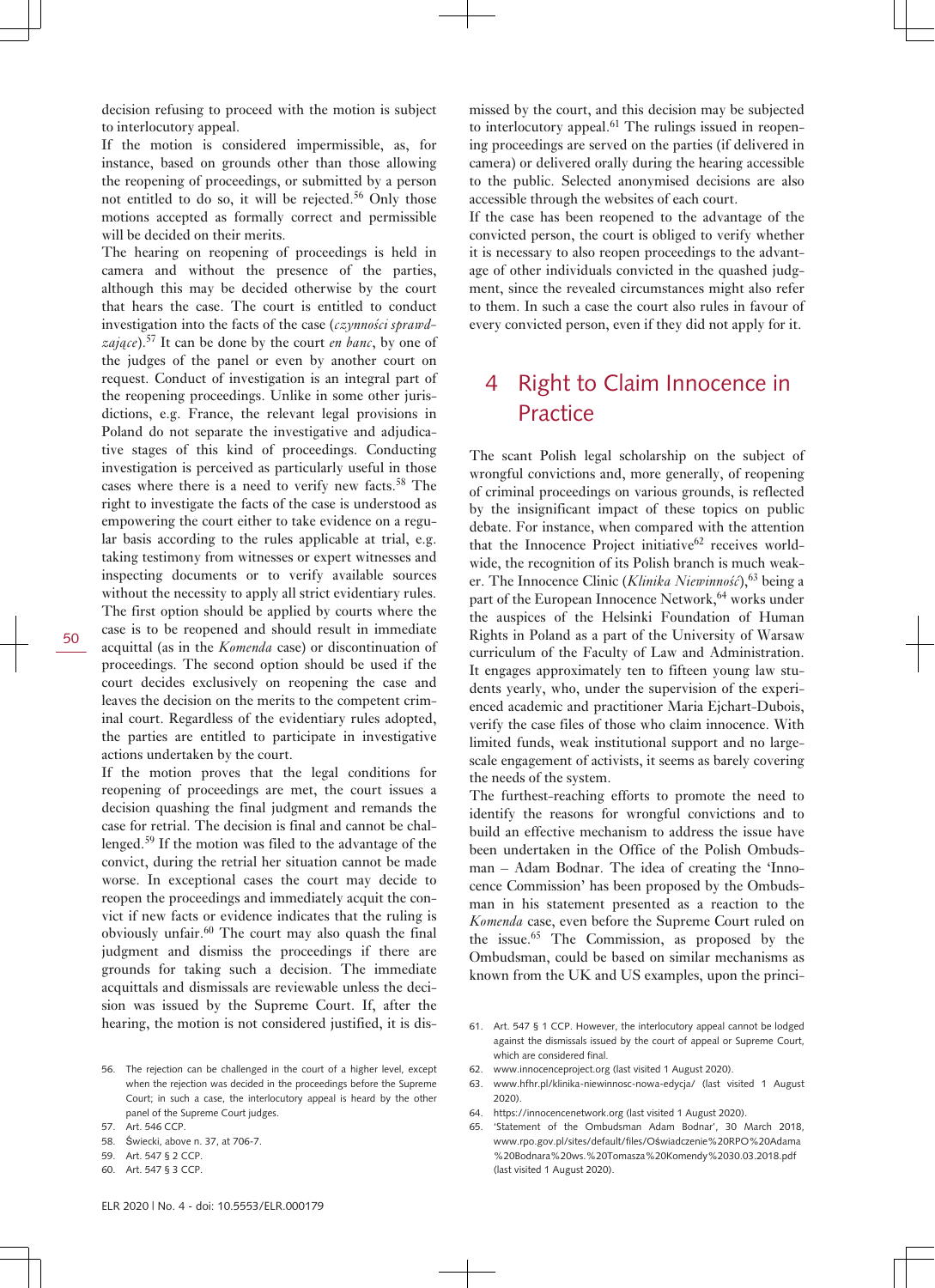ple of full independence from all state authorities and would be composed of judges, prosecutors, private lawyers, police officers and members of NGOs providing help for vulnerable victims. In the proposal, the Commission is designed to address only those cases where the convict is still alive, focusing only on cases concerning the most severe crimes, i.e. felonies, and should hear cases with the aim of only exonerating the convict and not changing or reducing the penalty. The decisions of the Commission should be only of an advisory character and should not replace the existing mechanisms of reopening the criminal proceedings, leaving the final decision to the court of law.

To promote his proposal, in 2019 and 2020 the Ombudsman organised four seminars with the aim of commencing a public debate on the creation of the national commission, gathering academics, practitioners and activists that supported the idea.<sup>66</sup> The public outrage that Tomasz Komenda's and some other cases described by the media have generated<sup>67</sup> has given hope for a change. Unfortunately, despite these efforts, no legislative initiative to modify the procedures allowing one to claim innocence after the final conviction has appeared so far.

The returning question concerns the number of successful requests to reopen criminal proceedings based, in particular, on new facts and evidence and the real scale of wrongful convictions in the Polish legal system. This could lead to identifying the reasons for that phenomenon and would allow the undertaking of action to eliminate mechanisms causing these traumatic consequences to its victims. As noted previously, no large-scale empirical studies aiming at estimating the efficiency of remedies available to those that believe had been wrongfully convicted have been conducted in Poland to date. In a few works the focus remained on the reasons of wrongful convictions, which allowed the

- 66. See the coverage of the first conference held on 21 September 2019, [www.rpo.gov.pl/pl/content/niesluszne-skazania-w-polsce-seminarium](http://www.rpo.gov.pl/pl/content/niesluszne-skazania-w-polsce-seminarium-w-biurze-rpo)[w-biurze-rpo](http://www.rpo.gov.pl/pl/content/niesluszne-skazania-w-polsce-seminarium-w-biurze-rpo) (last visited 1 August 2020).
- 67. The recent decision to reopen criminal proceedings against Arkadiusz Kraska (Supreme Court Judgment of 8 October 2019, V KO 20/19, OSNKW 2020/3/9) also received considerable attention. The convict was charged with two counts of murder and sentenced to life-imprisonment in 2001. This case was particularly interesting since the motion to reopen criminal proceedings was lodged with the Supreme Court by the Regional Prosecutor's Office in Szczecin and quickly withdrawn upon the order received from the National Prosecution Office, which gave a floor to discussion on the independence within the prosecution service. The convict, soon before being released on parole, did not accept the withdrawal, forcing the Supreme Court to eventually hear his case. As a result, the Supreme Court reopened the proceedings but, unlike what happened to Komenda, did not decide to immediately exonerate the accused but to order a new trial, which is currently being conducted before the Regional Court in Szczecin. The Supreme Court has argued that new facts have proved that the improper investigative measures were employed at an early stage of the criminal investigation, including forgery of the records of questioning of two police officers and the lack of use of recordings from surveillance cameras at the crime scene, which could exclude Kraska as the suspect. The Court has also raised doubts regarding the credibility of two anonymous witnesses accusing Kraska. The details of the case have been covered in a book authored by E. Ornacka, *Wrobiony w dożywocie. Sprawa Arkadiusza Kraski*  $(2019)$

gathering of some scattered data.<sup>68</sup> The most comprehensive study in this regard has concerned the case-file analysis of 119 cases within the jurisdiction of the Court of Appeal in Poznań, in which the wrongful conviction had been confirmed through cassation and reopening of criminal proceedings.<sup>69</sup> This allowed the researchers to identify that in the majority of cases the wrongful convictions were not related to shortcomings in taking evidence but most frequently resulted from the incompetence of lawyers participating in the process that led to mistakes and miscarriages of justice.<sup>70</sup>

The appraisal of the scale of the problem may be based on the number of compensation awards to persons identified as being wrongfully convicted. From 2010 to 2018 the courts awarded compensation to an average of sixteen former convicts yearly.71 However, it is not possible to draw far-reaching conclusions from this data. It only allows to determine the number of wrongful convictions officially identified as such in accordance with the legal definition.<sup>72</sup> Therefore, on the one hand, the numbers include compensations that were awarded as a result of all available measures aimed at changing the final judgment and, moreover, they most likely also include cases in which the conviction was not questioned but the penalty was assessed as disproportionately harsh, which may also lead to awarding compensation. On the other hand, these statistics do not include cases that could be interpreted as wrongful convictions in which the convict after the final judgment did not decide to lodge any extraordinary measure to quash it or filed it but did not succeed in convincing the court that such a judgment should be changed, as well as situations where the convicted person after her exoneration did not claim compensation at all. As a result, this data should be read with caution regarding its accuracy as to the real scale of the issue.

To identify the number of criminal proceedings reopened on the grounds that concern the innocence claim, the courts hearing cases on requests to reopen criminal proceedings<sup>73</sup> were addressed to provide the relevant data. Almost all of them were reluctant to provide precise information, arguing that obtaining detailed data would be impossible in view of the limited resources.

- 68. See Widacki and Dudzińska, above n. 3, at 64 (the study had limited coverage and was based on the questionnaire circulated among thirty lawyers from Warsaw Bar in Poland) and Mazur, above n. 3, at 9 (the study has also been conducted in the form of a questionnaire administered to 189 prosecutors and 450 police officers).
- 69. Chojniak and Wiśniewski, above n. 1.
- 70. *Ibid*., at 73-7.
- 71. The estimation based on the data received from the Ministry of Justice on 4 September 2019 upon the access to public information request (DSF-II.082.249.2019); on file with authors. Note that the number of decisions in the given period was not equal each year and ranged from 5 to 33 decisions.
- 72. Art. 552 § 1 CCP provides that wrongful conviction should be understood as a conviction that was quashed in the course of one of the extraordinary procedures (cassation, reopening of criminal proceedings or extraordinary complaint), and, in consequence, the convicted person was acquitted or sentenced to a more lenient penalty than the one that had already been executed.
- 73. This means all forty-five Regional Courts and all eleven Appellate Courts as well as the Supreme Court.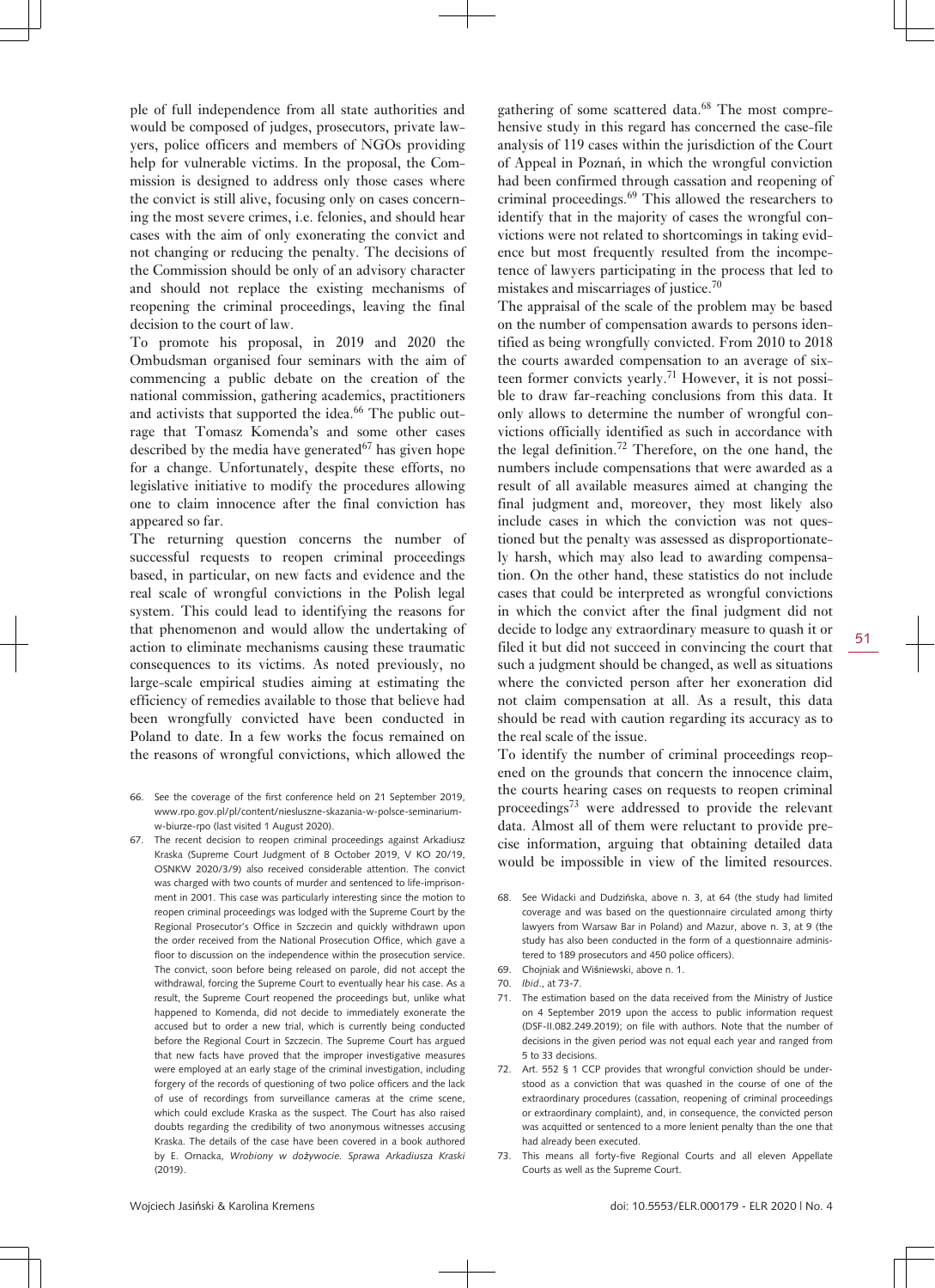

*Figure 2 Type of decisions issued in 2015-2018 in Regional Court of Opole in response to motions to reopen proceedings.*



Therefore, the acquired data should be considered as neither providing full data nor giving an exhaustive answer to all questions. Nevertheless, they allow some conclusions to be reached.

Figure 1 shows the number of requests filed with Polish courts74 demanding reopening of criminal proceedings concerning **all grounds** and not only those based on the *propter nova* or *propter falsa* claims. In relation to that, in 2018 the Polish criminal courts decided in 318.168 cases, out of which the conviction was passed in 87% of cases (277.974 convictions),<sup>75</sup> these numbers can be considered very low. In just about 0.4% of cases the convicts were seeking the possibility to reopen criminal proceedings.

The data received from twenty-five Regional Courts and six Courts of Appeal<sup>76</sup> also allowed for estimation of the success rates of motions lodged with courts. In the

- 74. The number does not include data from the Supreme Court, which refused to provide the exact number of motions concerning reopening of criminal proceedings. It can be estimated on the basis of the available statistical data concerning all types of motions that are filed with the Supreme Court each year that approximately 200-300 motions of that kind may be lodged. See *Informacja o działalności Sądu Najwyższego w roku 2018* and *Informacja o działalności Izby Dyscyplinarnej Sądu Najwyższego w roku 2018*, Warszawa 2019, [www.sn.pl/](http://www.sn.pl/osadzienajwyzszym/Dzialalnosc_SN/Informacja%20o%20dzialalnosci%20SN%20i%20ID%20SN%202018.cleaned.pdf) [osadzienajwyzszym/Dzialalnosc\\_SN/Informacja%20o%20dzialalnosci](http://www.sn.pl/osadzienajwyzszym/Dzialalnosc_SN/Informacja%20o%20dzialalnosci%20SN%20i%20ID%20SN%202018.cleaned.pdf) [%20SN%20i%20ID%20SN%202018.cleaned.pdf](http://www.sn.pl/osadzienajwyzszym/Dzialalnosc_SN/Informacja%20o%20dzialalnosci%20SN%20i%20ID%20SN%202018.cleaned.pdf) (last visited 1 August 2020), at 181.
- 75. Official statistics of National Prosecution Office for 2018, at 6, [pk.gov.pl/wp-content/uploads/2019/04/PG\\_P1K.pdf](http://pk.gov.pl/wp-content/uploads/2019/04/PG_P1K.pdf)[https://pk.gov.pl/](https://pk.gov.pl/wp-content/uploads/2019/04/PG_P1K.pdf) [wp-content/uploads/2019/04/PG\\_P1K.pdf](https://pk.gov.pl/wp-content/uploads/2019/04/PG_P1K.pdf) (last visited 1 August 2020).
- 76. The rest of the courts provide the residual data or did not provide them at all.

case of Regional Courts only 15% of all submitted motions resulted in reopening of criminal proceedings.<sup>77</sup> And in the case of Courts of Appeal it was just 10%. The very low acceptance of requests to reopen criminal proceedings can be partially justified by the fact that many of the motions are prepared by convicts in person and not by the lawyer, which prevents the motion being decided on its merits. More detailed insight into the nature of decisions that are reached by courts can be shown on the example of data provided by the Regional Court of Opole, although it must be remembered that the size of the court, regionalisms and local practices probably make this data unrepresentative for the whole country. In the period 2015 to 2018 the Regional Court of Opole has received 167 motions to reopen the criminal proceedings on various grounds (see Figure 2).

Reopening of the proceedings took place in fifty-seven cases (35%). This predominantly concerned remanding the case for retrial (fifty-three cases), and only rarely after reopening was the convict immediately acquitted (1) or the case dismissed (3). In another twenty-eight cases (17%) the case was heard on its merits but dismissed. In forty-nine cases (30%) there was a refusal to proceed with the motion, and in eight cases the motion was rejected (5%). The remaining twenty-two cases (13%) were decided otherwise, which means that, e.g., the motion was filed with the wrong court and the case

<sup>77.</sup> In some cases, the success rate is substantially lower than the average. For instance, in the Regional Court in Tarnobrzeg of all the eighty-three motions received between 2015 and 2018 only in one case did the court decide to reopen the proceedings. It is hard to judge this phenomenon.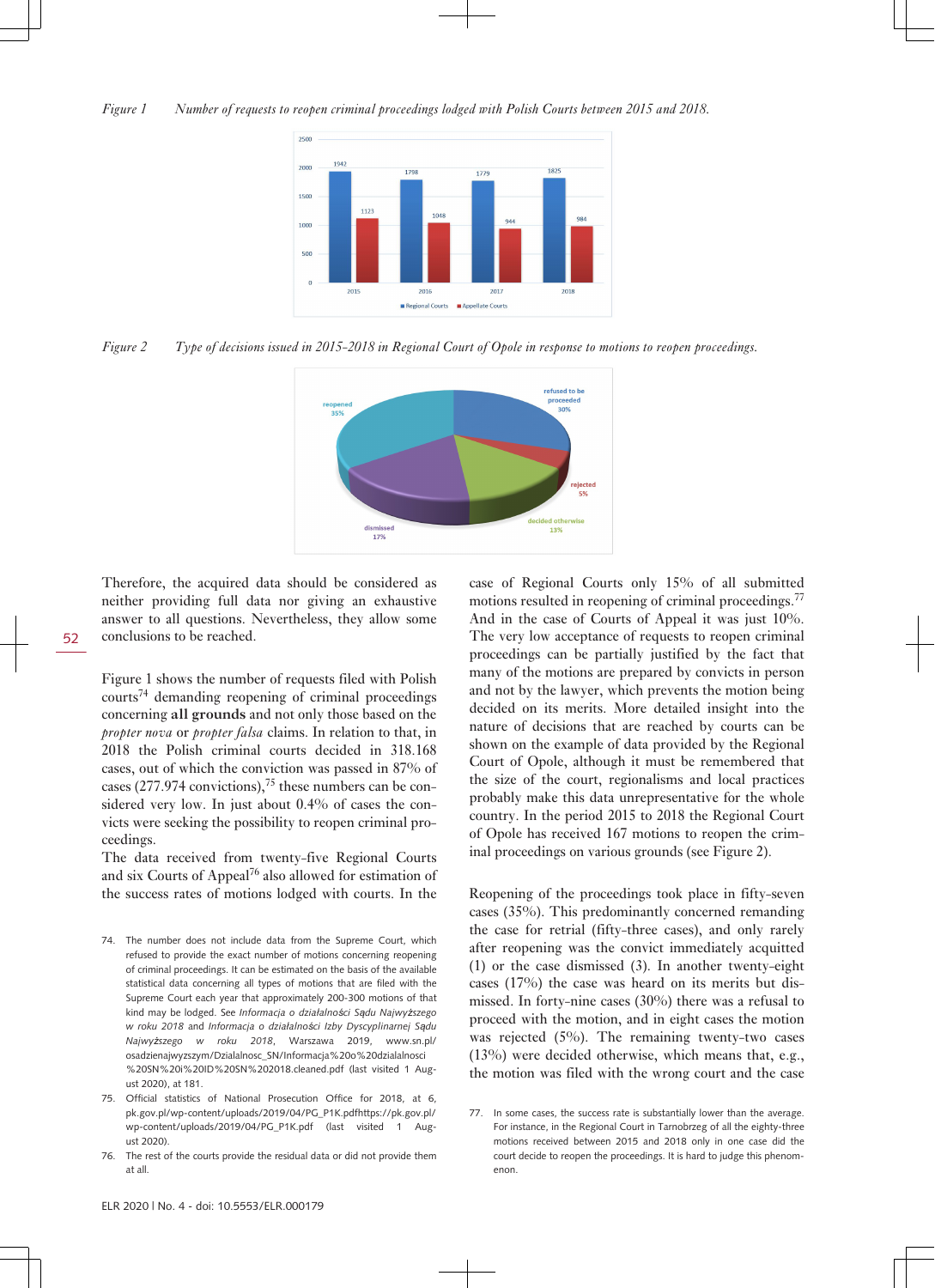#### *Figure 3 Types of grounds on which the Regional Court of Olsztyn decided on merits in proceedings to reopen the case issued in 2015-2018.*



had to be transferred to the one having jurisdiction over the case.

The courts were also asked to provide the grounds invoked by petitioners in their motions. Only one court agreed to provide such data, which shows how often the innocence claims become the basis of decisions for reopening criminal proceedings. The information that follows must be treated with a great deal of caution as to its accuracy and representativeness for the whole country since it is based on data received from only one court and only reveals the grounds for the decisions decided on merits. In the period from 2015 to 2018 the Regional Court of Olsztyn decided altogether on reopening criminal proceedings in 177 cases. In only forty-two cases was the motion decided on merits, and of those only in fifteen cases did the court decide to reopen the proceedings.

Figure 3 shows that of forty-two cases decided on merits, new facts or evidence formed almost half of the invoked grounds (twenty cases), while attempts to reopen the proceedings based on *propter falsa* grounds are almost non-existent (one case in 2016 – the reopening was rejected anyway). 50% of cases were sought to be reopened on other grounds.<sup>78</sup> This shows how difficult it is to seek the reopening under a *propter falsa* argument. It is most likely caused by the necessity to obtain the judgment establishing the commitment of a crime being a prerequisite to demand the reopening of the proceedings.

### 5 Conclusions

Finding a fair balance between legal certainty and the need to eliminate errors of justice is an extremely difficult task. Multiplication of verification procedures, especially those allowing overturning of the final conviction is not a proper solution. Nonetheless, various jurisdictions, of different origins and legal traditions, allow reopening of a case under the extraordinary circumstances. The main question is how and by whom it can be done.

For the applicant the main issue is whether the procedure is accessible and whether it gives a chance of eliminating most common errors of justice resulting in wrongful convictions. Polish law is partly deficient from that perspective. On the one hand, the case law emphasises the stability of judgments and the extraordinary character of the procedure to reopen criminal proceedings. That might be a side effect of the reopening procedure having exclusively judicial character, not allowing alternative non-judicial perspectives in the process of revising accuracy of the final judgment. However, it can be expected that the creation of the Innocence Commission may change this situation. The recent Ombudsman's proposal, in which the Commission is composed of people with various backgrounds, would allow the inclusion of extrajudicial perspective and make it possible to investigate cases that could hardly be successful in regular judicial proceedings. Yet the lack of power to reopen the proceedings by the Commission itself, might hold back the system from being as accessible as expected. The opinion of the Commission might not be enough to overcome the reluctance of the courts to reopen criminal cases.

The low number of cases in which convicts claim innocence seeking revision of judgments is also justified by the lack of possibility under Polish law to question the evaluation of evidence or the quality of expert witness's opinion in those proceedings. Even if there are reasonable grounds to assume that errors took place and the case should be reopened, the law does not provide for such grounds. Only the availability of new facts or evidence that had been previously unknown to the parties and the court justifies the reopening of proceedings. This significantly reduces the number of successful applications.

The chances of successfully seeking reopening of the case should also be considered limited owing to the requirement of the judicial predetermination of an offence as a necessary condition for successful *propter falsa* claims. That formal requirement allows the courts to dismiss the motions seeking revision of the conviction based on that ground, without even analysing the merits of the case.

<sup>78.</sup> See Chapter 1, explaining other grounds than *propter nova* and *propter falsa* as a basis for reopening proceedings that remain outside of the scope of what can be considered as 'innocence claim'.